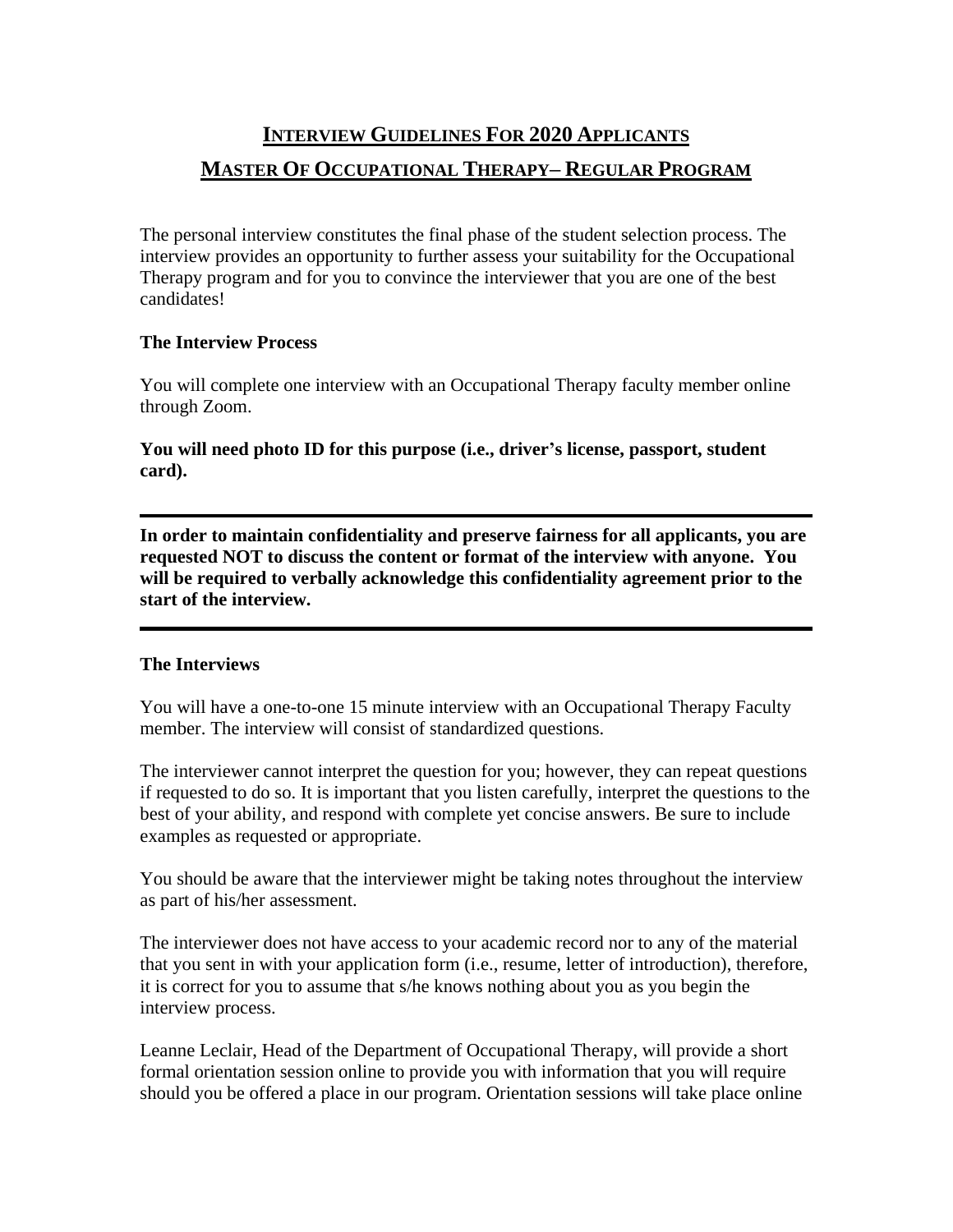at scheduled times via Zoom on the interview day. More information will follow for those invited to interview.

## **Admission Decisions**

The Selection Meeting for the Master of Occupational Therapy 2020-2021 academic session will be held Thursday, May 14th, 2020 (subject to change). Following this meeting, the Selection Committee will make recommendations to the Faculty of Graduate Studies regarding successful program applicants. The Faculty of Graduate Studies reviews these recommendations and grants the final approval of applicants for admission to the MOT program. A formal letter of offer will be forwarded from the Faculty of Graduate Studies to successful applicants in the weeks following the selections meeting.

Up to fifty students are offered admission to the Master of Occupational Therapy program. Once the first fifty students are offered a place, an alternate list is created for remaining competitive students. Those applicants on the alternate list will be contacted in rank order of overall academic and interview score should positions become available.

The Department of Occupational Therapy will notify all applicants of their admissions status following the May selection meeting. Applicants can expect to receive one of the following letters via email:

- A letter indicating that he/she has been recommended to the Faculty of Graduate Studies as a successful applicant for a place in the MOT program, or
- A letter indicating that he/she has been recommended to the Faculty of Graduate Studies as a successful applicant for a place in the MOT program, conditional on successful completion of entrance requirements, or
- A letter indicating that he/she has been recommended to the Faculty of Graduate Studies to be placed on the alternate list for a place in the MOT program should a space become available, or
- A letter indicating that he/she has been recommended to the Faculty of Graduate Studies to be placed on the alternate list for a place in the MOT program should a space become available. Placement on the alternate list is conditional on applicant completing entrance requirements, or
- A letter indicating that the application has been unsuccessful.

Best of luck during the interview process,

Pamela Wener, Ph.D., O.T. Reg. (MB) Associate Professor and Chair of MOT Admissions Committee Department of Occupational Therapy College of Rehabilitation Sciences Rady Faculty of Health Sciences